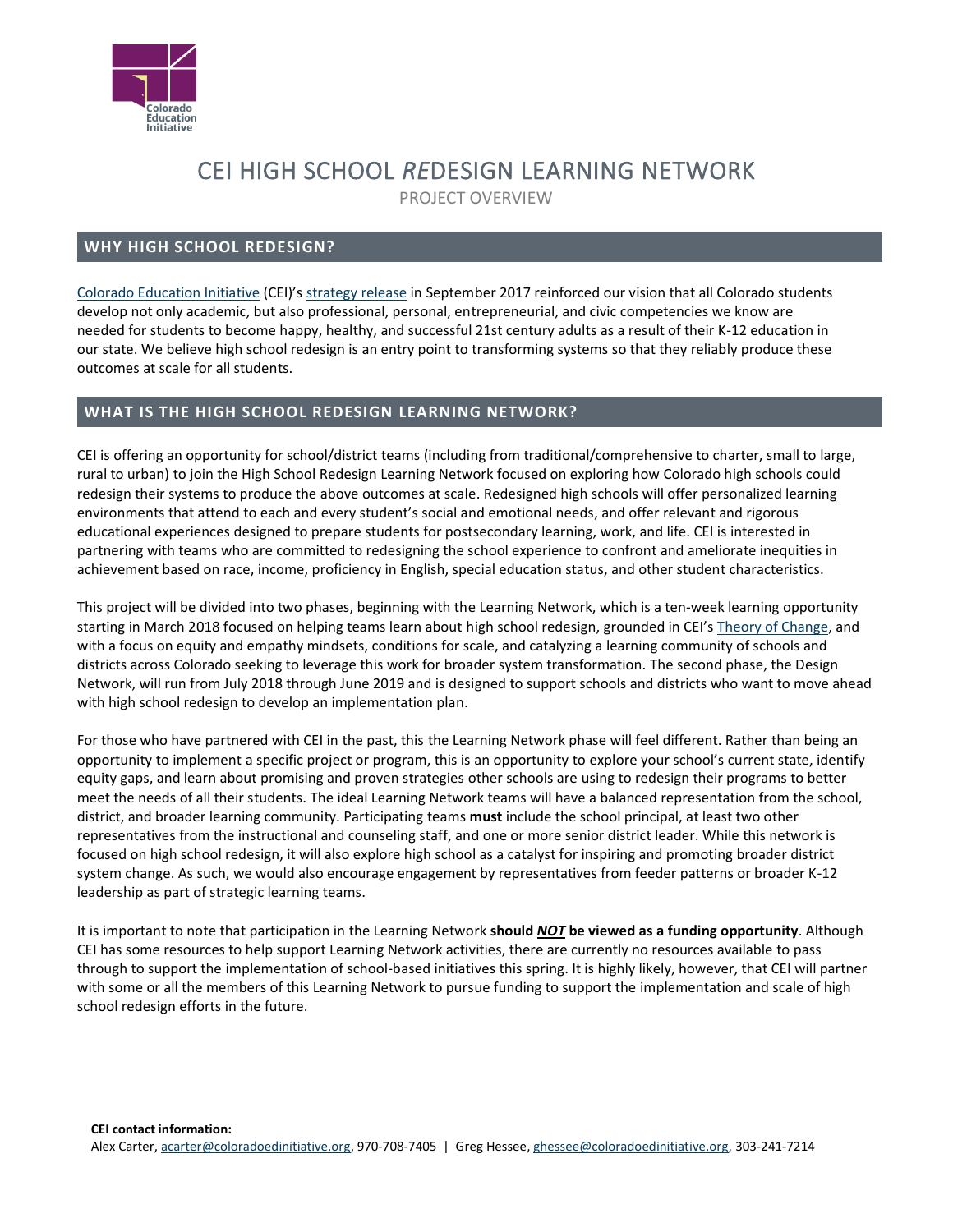#### **WHAT ARE THE BENEFITS FOR PARTNER SCHOOLS?**

During the Learning Network, CEI will support teams to strengthen the mindsets necessary for system transformation, explore the current best practices to redesign high school programs, and identify the conditions required to scale promising and proven practices. Teams will:

- Analyze school-level data to uncover equity gaps
- Use empathy-building tools to deepen their understanding of the causes of equity gaps
- Explore and discover promising and proven strategies for high school redesign
- Participate in two networked convenings with other Colorado schools and districts
- Learn from and share ideas with other participating teams
- Develop a goal to guide and focus their high school redesign efforts

#### **WHO IS A GOOD FIT?**

Teams most likely to succeed in the High School Redesign Learning Network:

- Have strong interest in redesigning the high school experience to better meet the needs of all their students, with specific interest in developing strong social, emotional, and academic supports in service of a relevant and rigorous educational program for all (see [CEI's High School Redesign Theory of Change](http://www.coloradoedinitiative.org/wp-content/uploads/2018/01/CEI_HSR_TheoryofChange_Jan2018.pdf))
- Demonstrate a willingness to acknowledge and confront systemic discrepancies in student outcomes and opportunities to learn by race, gender, income, IEP status, English language proficiency, and other student characteristics
- Are committed to exploring how their educational program can build a firm foundation for social, emotional, and academic development while ensuring relevance and rigor for all students
- Are supported by district leadership who demonstrate interest in exploring transformative change, support and encourage innovative work, and desire to support the spread and scale of promising practices in their system
- Are committed to joining a network that will support schools and districts to learn from and with each other to redesign the high school experience

## **EXPECTATIONS FOR PARTICIPATION**

Learning Network teams (including a minimum of four members: the building principal, two additional school staff, and a senior district leader; see ideal team composition above) will be expected to:

- Actively engage as thought partners with CEI and the entire Learning Network
- Engage authentically with stakeholders (students, staff, and community) to inform the team's understanding of equity gaps
- Analyze and reflect on school-level data with CEI and other Learning Network teams
- Meet regularly as a team
- Send a full team to attend both convenings (March 7; May 10)
- Host CEI to their school for a site visit
- Save the date CEI's annual Showcase for the launch the Design Network phase (June, dates and location to be confirmed soon)